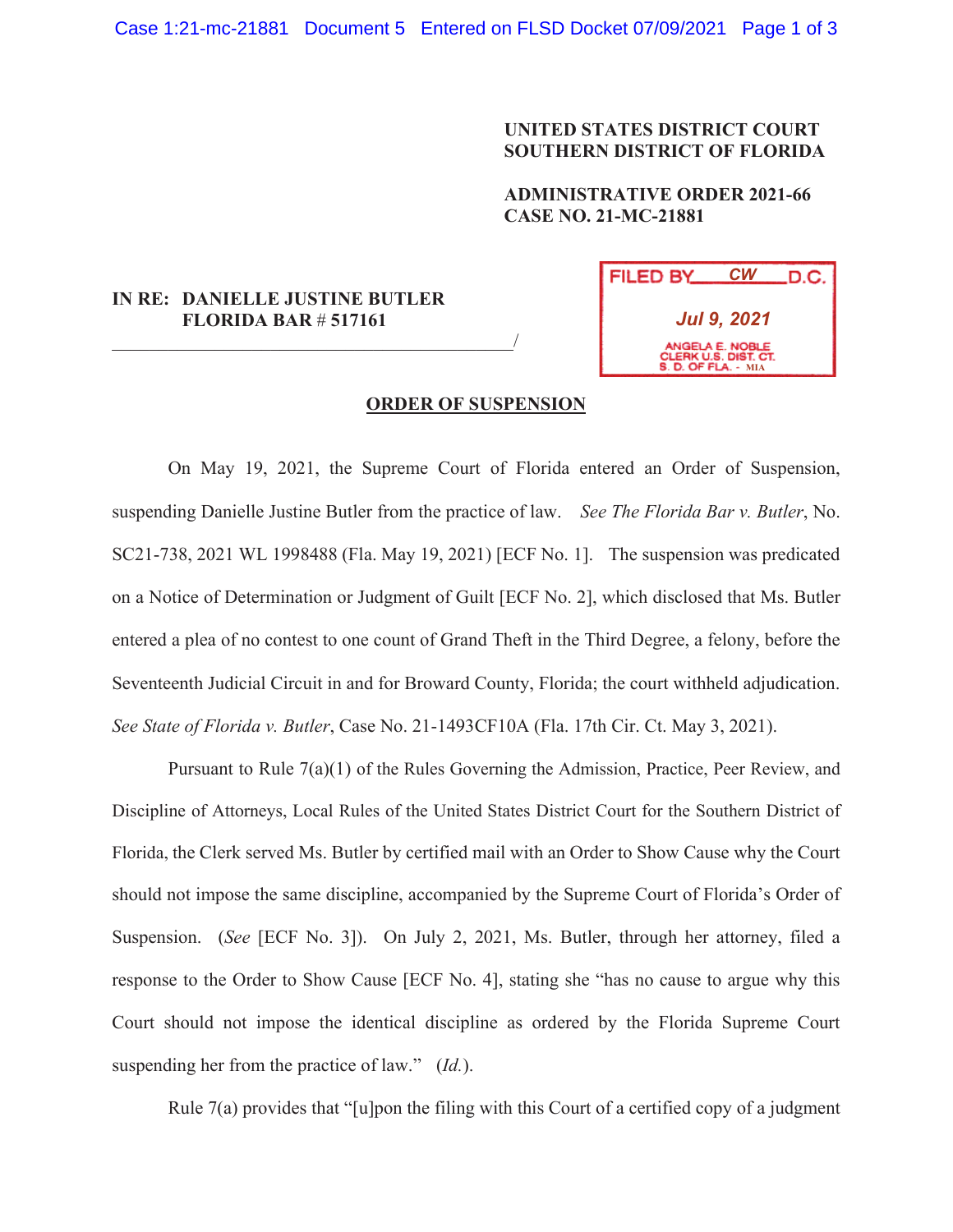of conviction demonstrating that any attorney admitted to practice before the Court has been convicted in any court of the United States . . . of any serious crime . . . the Court shall enter an order immediately suspending that attorney." *Id.* (alterations added). A "serious crime" has been defined by Rule 7(b) to "include any felony." *Id.* Given this background, pursuant to Rules 7(a) and (b), and the Court's inherent power to regulate membership in its bar for the protection of the public interest, *see Chambers v. NASCO, Inc.*, 501 U.S. 32, 43 (1991) ("[A] federal court has the power to control admission to its bar and to discipline attorneys who appear before it." (alteration added)),

IT IS ORDERED that Ms. Butler is suspended from practice in this Court, effective immediately. Ms. Butler may not resume the practice of law before this Court until reinstated by order of the Court. *See* Rule 12(a). The Clerk of Court shall strike this attorney from the roll of attorneys eligible to practice in the United States District Court for the Southern District of Florida and shall also immediately revoke the attorney's CM/ECF password.

**IT IS FURTHER ORDERED** that the Clerk of Court shall attempt to serve by certified mail a copy of this Order of Suspension upon Ms. Butler at her court record and Florida Bar addresses and upon her attorney of record. Ms. Butler shall forthwith advise the Clerk of Court of all pending cases before the Court in which she is counsel or co-counsel of record.

**DONE AND ORDERED** in Chambers at Miami, Florida, this 8th day of July, 2021.

acilia M. alchnaga

**CECILIA M. ALTONAGA CHIEF UNITED STATES DISTRICT JUDGE**

Copies furnished as follows: See attached